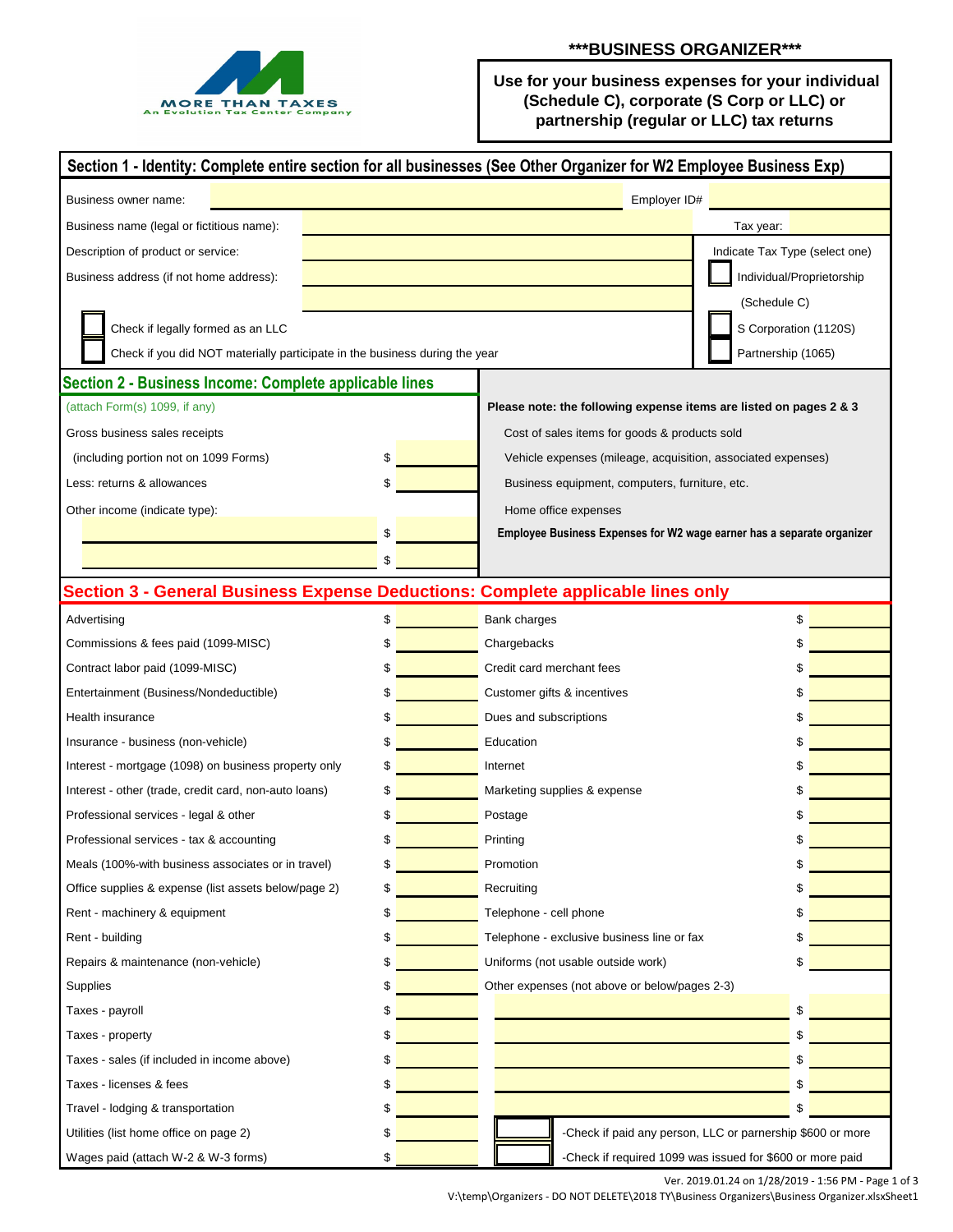

 **Use for your business expenses for your individual (Schedule C), corporate (S Corp or LLC) or partnership (regular or LLC) tax returns** 

| Section 4 - Vehicle Expenses: Complete only if applicable                                                                                                                                                                                   |                                                                    |                                                          |                                   |                          |  |  |
|---------------------------------------------------------------------------------------------------------------------------------------------------------------------------------------------------------------------------------------------|--------------------------------------------------------------------|----------------------------------------------------------|-----------------------------------|--------------------------|--|--|
| Check to affirm you have documented evidence to support this deduction.                                                                                                                                                                     |                                                                    |                                                          | Vehicle #1                        | Vehicle #2               |  |  |
| Date vehicle was placed in service                                                                                                                                                                                                          |                                                                    |                                                          |                                   |                          |  |  |
| Vehicle year, make & model                                                                                                                                                                                                                  |                                                                    |                                                          |                                   |                          |  |  |
| TOTAL mileage driven during the year                                                                                                                                                                                                        |                                                                    |                                                          |                                   |                          |  |  |
|                                                                                                                                                                                                                                             | BUSINESS mileage driven during the year (do not include commuting) |                                                          |                                   |                          |  |  |
| Check if using STANDARD MILEAGE and proceed to Section 5                                                                                                                                                                                    |                                                                    |                                                          |                                   |                          |  |  |
|                                                                                                                                                                                                                                             |                                                                    |                                                          |                                   |                          |  |  |
| Check if using ACTUAL EXPENSES & complete information below                                                                                                                                                                                 |                                                                    |                                                          |                                   |                          |  |  |
| Operating expenses including gasoline, oil, repairs, maintenance,                                                                                                                                                                           |                                                                    |                                                          |                                   |                          |  |  |
| insurance, registration, (not traffic violations), etc.                                                                                                                                                                                     |                                                                    | \$                                                       | \$                                |                          |  |  |
| Business parking fees & tolls (exclude personal)                                                                                                                                                                                            |                                                                    | \$                                                       |                                   |                          |  |  |
| If you OWN the vehicle(s):                                                                                                                                                                                                                  |                                                                    |                                                          |                                   |                          |  |  |
| Date purchased                                                                                                                                                                                                                              |                                                                    |                                                          |                                   |                          |  |  |
| Vehicle cost                                                                                                                                                                                                                                |                                                                    | \$                                                       |                                   |                          |  |  |
| Vehicle loan interest paid during the year                                                                                                                                                                                                  |                                                                    | \$                                                       |                                   |                          |  |  |
| If you LEASE the vehicle(s):                                                                                                                                                                                                                |                                                                    |                                                          |                                   |                          |  |  |
| Date lease began                                                                                                                                                                                                                            |                                                                    |                                                          |                                   |                          |  |  |
| Length of lease                                                                                                                                                                                                                             |                                                                    |                                                          |                                   |                          |  |  |
| Cost of vehicle if you had purchased it                                                                                                                                                                                                     |                                                                    |                                                          |                                   |                          |  |  |
| Down payment on lease                                                                                                                                                                                                                       |                                                                    |                                                          |                                   |                          |  |  |
| Lease payments for the year                                                                                                                                                                                                                 |                                                                    |                                                          |                                   |                          |  |  |
| Did you acquire assets used in your business during the year (computer(s), equipment, furniture, etc.)?<br>If Yes, provide details below for each; if no, proceed to Section 6 (if necessary, use additional sheets):<br><b>DESCRIPTION</b> |                                                                    |                                                          | <b>DATE PURCHASED</b><br>\$<br>\$ | No<br>Yes<br><b>COST</b> |  |  |
| Section 6 - Cost of Sales: only if selling goods/product                                                                                                                                                                                    |                                                                    | Section 7 - S Corp & Partnership Items Only              |                                   |                          |  |  |
| Inventory on January 1                                                                                                                                                                                                                      | \$                                                                 | Cash in bank on January 1                                |                                   | \$                       |  |  |
| Goods purchased                                                                                                                                                                                                                             | \$                                                                 | Cash in bank on December 31                              |                                   | \$                       |  |  |
| Less: items removed for personal use                                                                                                                                                                                                        |                                                                    | Credit cards, line of credits & notes payable on Jan. 1  |                                   |                          |  |  |
| Less: inventory on December 31                                                                                                                                                                                                              |                                                                    | Credit cards, line of credits & notes payable on Dec. 31 |                                   | \$                       |  |  |
| Other production costs                                                                                                                                                                                                                      |                                                                    | Personal funds deposited in business during year         |                                   |                          |  |  |
| Labor for production & manufacturing                                                                                                                                                                                                        |                                                                    | Funds paid out to owner(s) during the year               |                                   |                          |  |  |
| Materials & supplies for product                                                                                                                                                                                                            |                                                                    | Investments or foreign bank accounts?                    |                                   | No<br>Yes                |  |  |
|                                                                                                                                                                                                                                             |                                                                    |                                                          |                                   |                          |  |  |
| Other product costs (indicate type):                                                                                                                                                                                                        |                                                                    |                                                          |                                   |                          |  |  |
|                                                                                                                                                                                                                                             |                                                                    |                                                          |                                   |                          |  |  |

Ver. 2019.01.24 on 1/28/2019 - 1:56 PM - Page 2 of 3

V:\temp\Organizers - DO NOT DELETE\2018 TY\Business Organizers\Business Organizer.xlsxSheet1